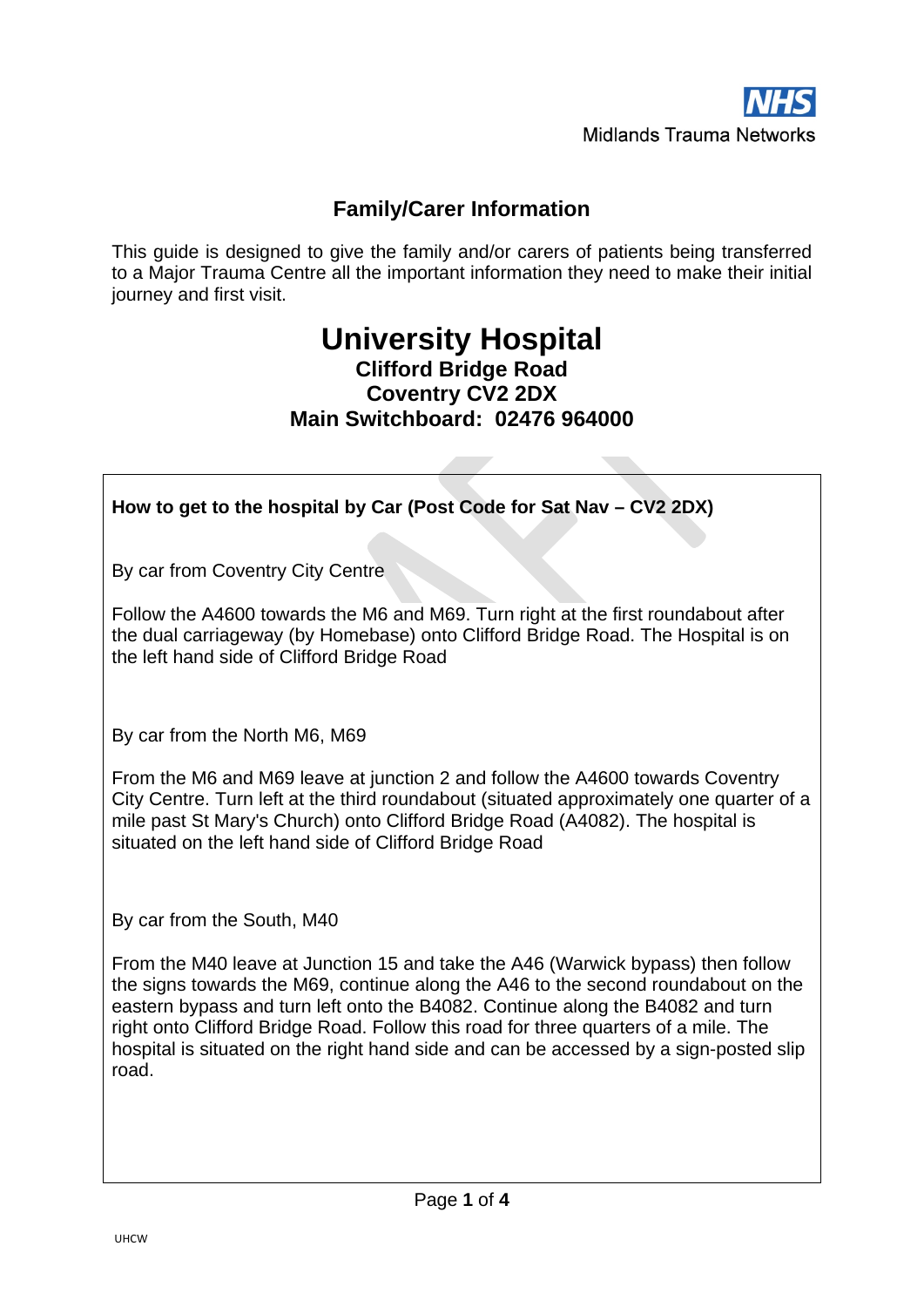## **How to get to the hospital by Bus**

27 Coventry Station, Pool Meadow bus station (City Centre) Stoke Hill, University Hospital

37/47 City Centre, Lentons Lane Circular via Binley Road University Hospital

30A City Centre, Lentons Lane Circular via Victoria Farm, Bell Green, University Hospital

30C City Centre, Lentons Lane Circular via Victoria Farm, Potters Green, University Hospital

34 Tile Hill North, Pool Meadow Bus Station (city centre), Stoke Aldermoor, University Hospital

703 & 704 University Hospital to Arena Retail Park

778 Nuneaton, Attleborough, Bedworth, Blackhorse Road, University Hospital, City **Centre** 

775 Nuneaton, Whitestone, Bulkington, Wolvey, Shilton, Cross Point/Business Park, University Hospital, Ball Hill

585/583 Rugby, Pailton, Stretton under Fosse, Brinklow, Coombe Abbey, University Hospital

**For more information about bus services to University Hospital call the traveline on 0871 200 2233 or visit [www.networkwestmidlands.com](http://www.networkwestmidlands.com/)**

## **Parking**

**From July 1, 2011 Car Parking charges will be:**

| 0-30 minutes                        | Free  |
|-------------------------------------|-------|
| Up to one hour                      | £2.00 |
| • Up to two hours                   | £2.80 |
| • Up to three hours                 | £3.50 |
| • Up to four hours                  | £4.20 |
| • Up to five hours                  | £5.40 |
| Up to six hours                     | £6.60 |
| Stays of up to seven hours and over | £7.70 |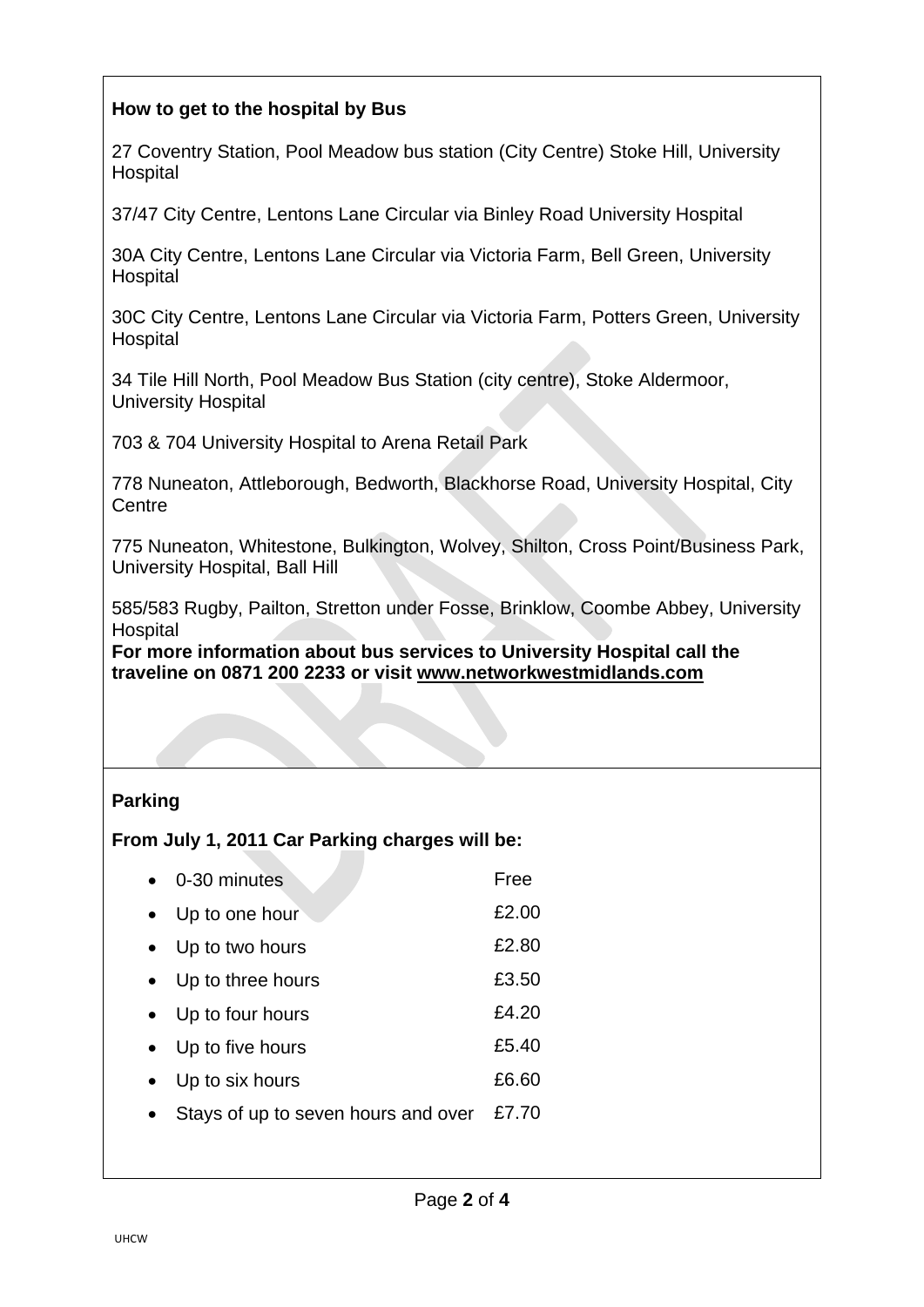Parking is Pay On Foot at University Hospital. At peak times the demand for spaces can be high and so we would recommend that if at all possible you consider using public transport. There are several buses which drop off outside the main entrance of the University Hospital. There are disabled car parking facilities and drop off points near the entrances of University Hospital.

## **Access into the hospital at night-time**

Main entrances are open (main, women and children's and A&E) at all times. Ward doors will are locked at night so members of the public have to or knock on the ward doors when they arrive.

## **How do find the right department**

The main entrances are manned all the time and the staff will direct you to the appropriate area.

## **Relative's Accommodation**

There are limited overnight facilities for those who have relatives in intensive care but these cannot be guaranteed.

The accommodation office can provide you with a list of accommodation throughout the city.

#### **Refreshments**

The Cafeteria with 'deli' and branded offers such as Costa Coffee can be found on the ground floor main entrance. Opening Times: Monday - Sunday 24 hours.

There is a Costa Coffee Bar in the Outpatients Department open Monday to Friday from 9.00am - 3.00pm

There are vending machines available which can be used 24 hours.

#### **Wheelchair access**

There is wheelchair access. For full information on disability access please see <http://www.disabledgo.com/en/org/university-hospital-coventry> which gives detail on access.

There are disabled car parking facilities and drop off points near the entrances of University Hospital.